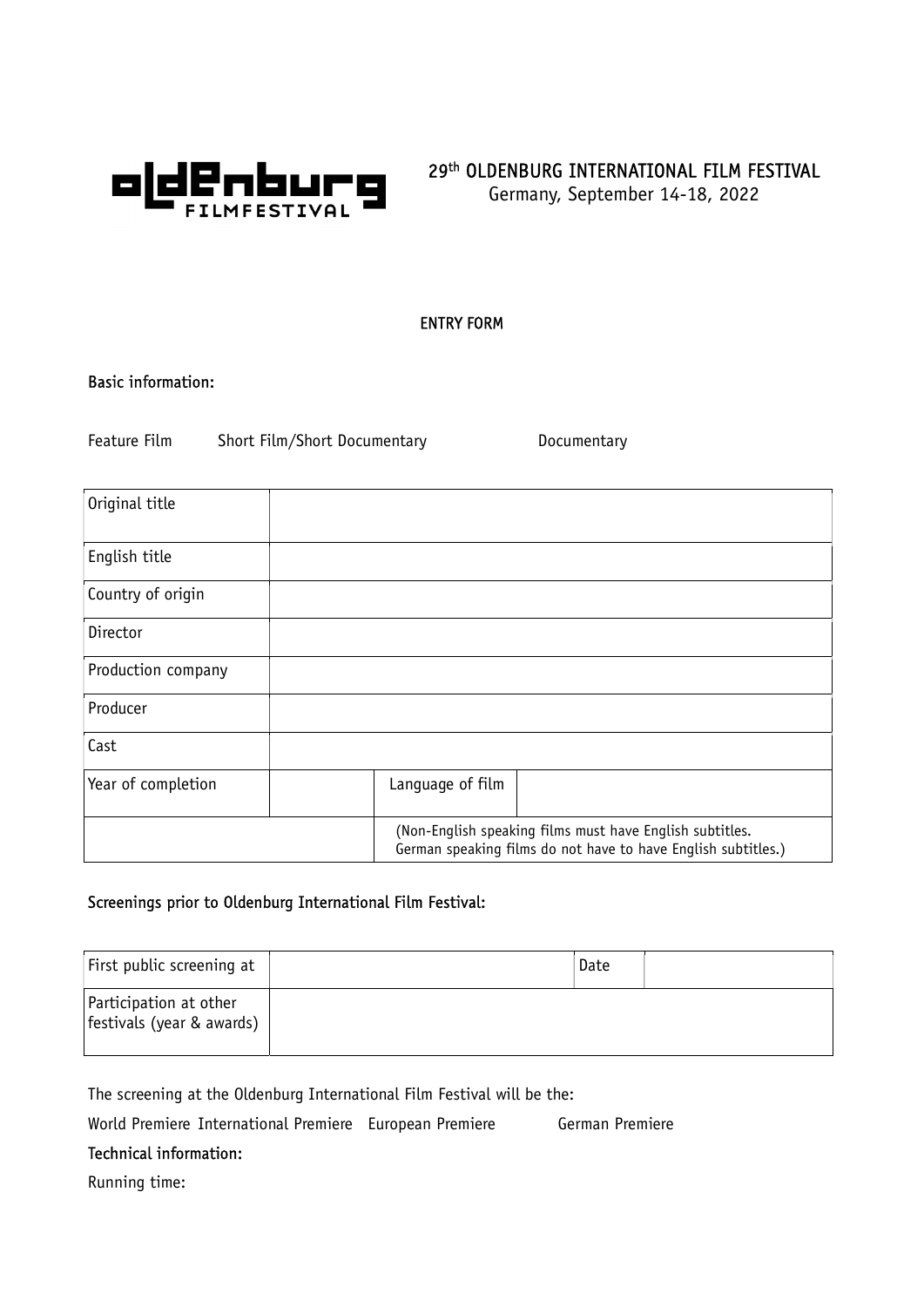### Exhibition Format: DCP Blu-ray ProRes

(Please fill out every possible exhibition format!!!)

Images per second: 24 25 Color b&w Aspect ratio: 1:33 1:37 1:66 1:85 2:35 scope other Sound: Dolby A Dolby SR Digital Stereo Dolby SR Surround 5.1 other

#### Publicity Materials:

The entry form should include the following:

\*a detailed synopsis of the film \*the biography, filmography and a recent photo of the director \*photographs or transparencies of the film \*press materials and posters \*a listing of the film's participation and awards received at any other film festivals. You can also email your submission material to submissions@filmfest-oldenburg.de.

Permission for the Festival to use for promotional purposes an excerpt from the film not exceeding 3 minutes is considered granted upon entry unless otherwise noted.

The Oldenburg International Film Festival is not responsible for returning support material and viewing tapes except upon request and if the filmmaker sends a pre-paid mailer.

#### Submission Fee (non refundable):

The submission fee for feature films (more than 49 min.) is:

| <b>Early Bird Deadline</b> | April 1, 2022 | $40,00 \in$ |
|----------------------------|---------------|-------------|
| Reqular Deadline           | May 27, 2022  | $45,00 \in$ |
| Late Deadline              | June 17, 2022 | 60,00 €     |

The submission fee for short films (up to 49 min.) is:

| <b>Early Bird Deadline</b> | April 1, 2022 | 15,00 $\in$ |
|----------------------------|---------------|-------------|
| Regular Deadline           | May 27, 2022  | $20,00 \in$ |
| ∣Late Deadline             | June 17, 2022 | 35,00 €     |

#### Payment Instructions:

All the above amounts are in Euro. You cannot pay in any other currency.

Money Order: Oldenburg International Film Festival Account: 144 01681 00 Oldenburgische Landesbank, Bank Code 280 200 50 IBAN: DE68 2802 0050 1440 1681 00 SWIFT-BIC: OLBODEH2

#### Authorization:

Participation in the Oldenburg International Film Festival implies understanding and acceptance of the regulations.

The regulations can be found below and at http://www.filmfest-oldenburg.de